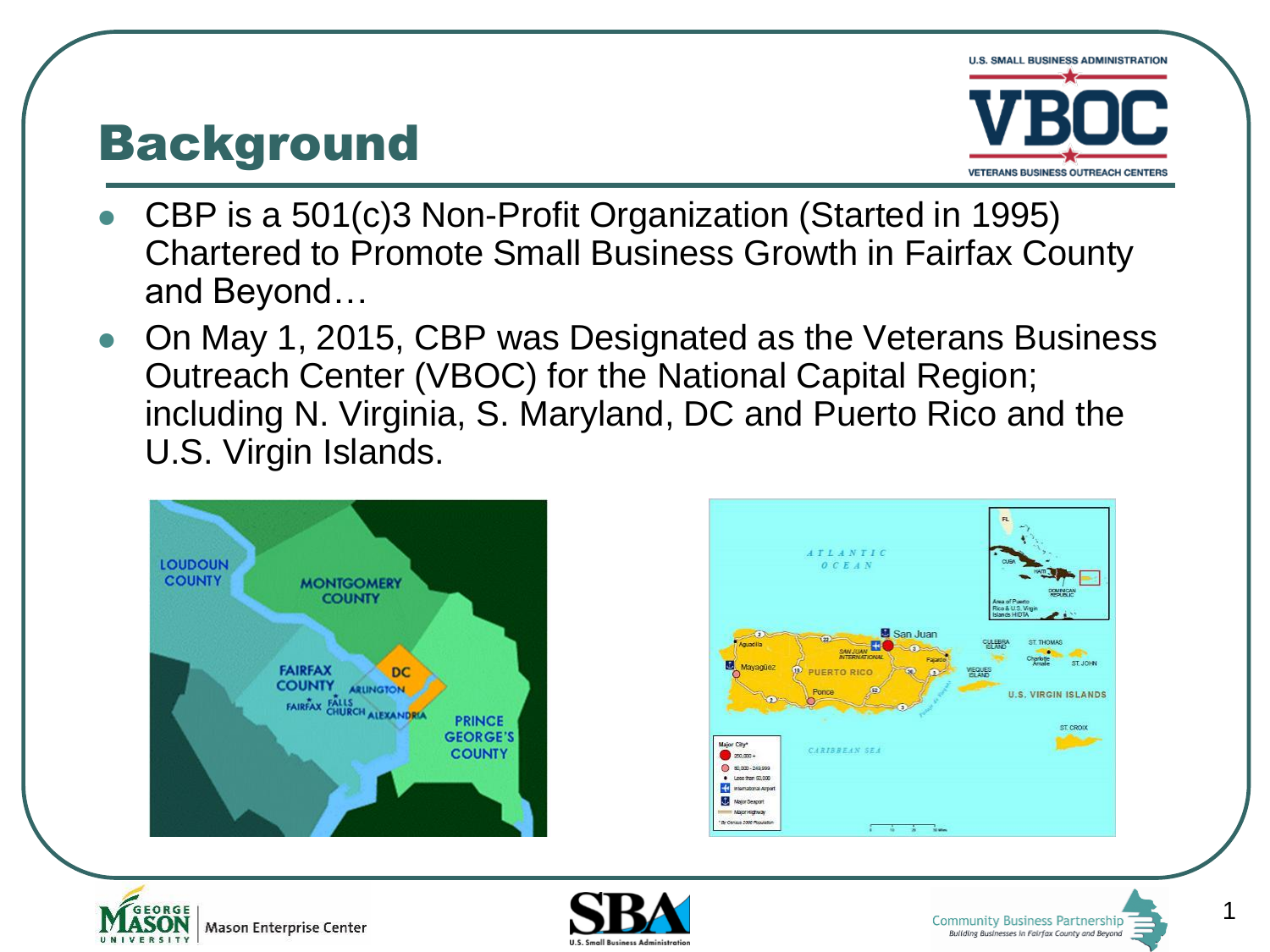# **U.S. SMALL BUSINESS ADMINISTRATION VETERANS BUSINESS OUTREACH CENTE**

**E BOOTS to**<br>E RIISINFS

## **Training**

- Boots to Business
	- **Transitioning Service Members**
	- Taught on Military Installations Worldwide
	- <http://boots2business.org/>
- Boots to Business ReBoot
	- Open to All Veterans & Dependents
	- Taught Yearly in the Community
- Small Business Bootcamp
	- One Day Intensive Business Planning Workshop
	- Taught Monthly at the VBOC
- Government Contracting
	- Federal, State and County & Small Business Set-Aside Programs







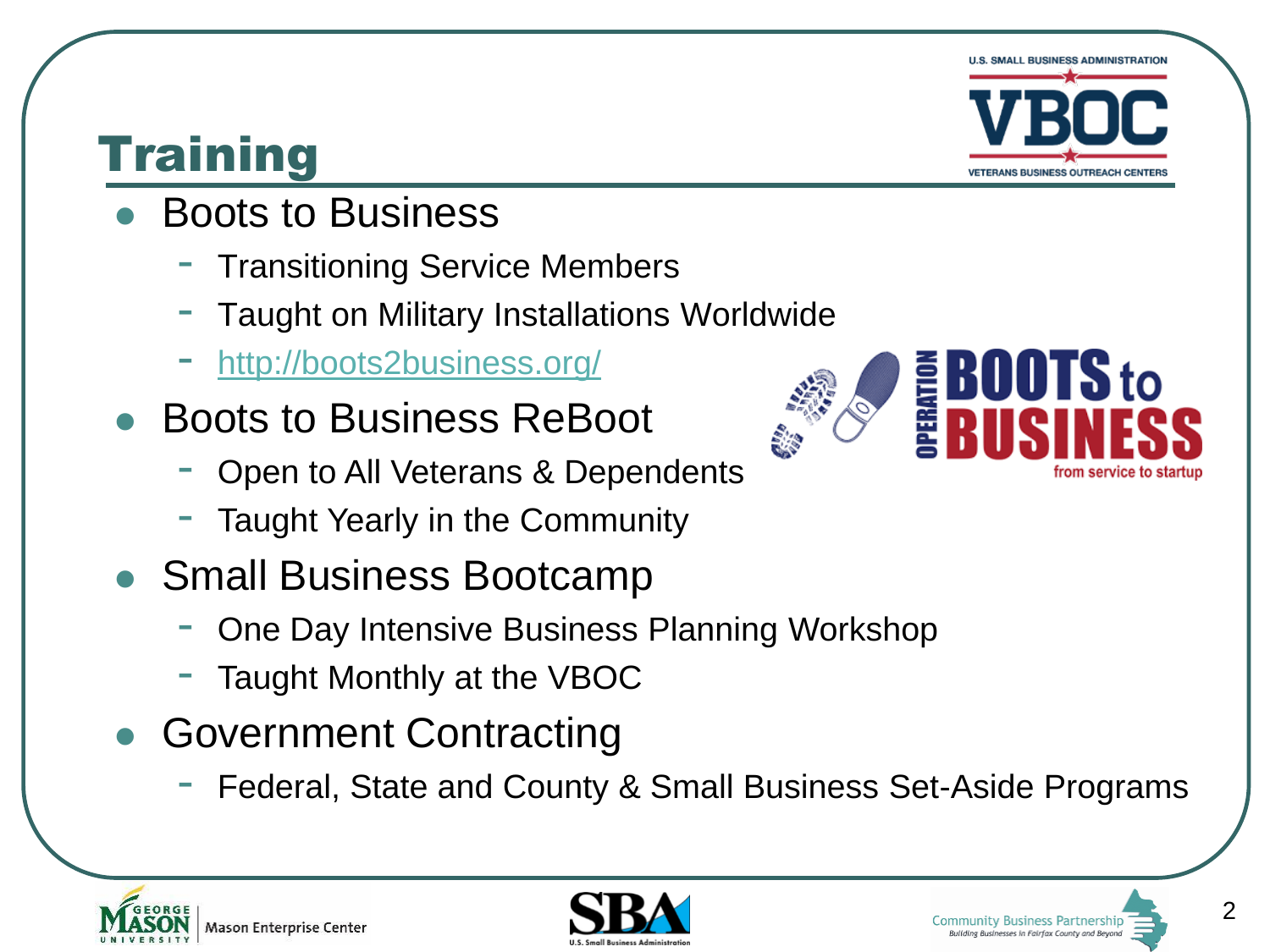

## One-on-One Counseling

- Business Planning
- Strategic/Growth Planning
- Government Contracting & Certifications
- Marketing & Sales
- Business Finances & Taxes
- Raising Capital
- Loan Packaging
- Legal & Intellectual Property
- Human Resources
- **Insurance**
- Buying & Selling Businesses
- Franchising



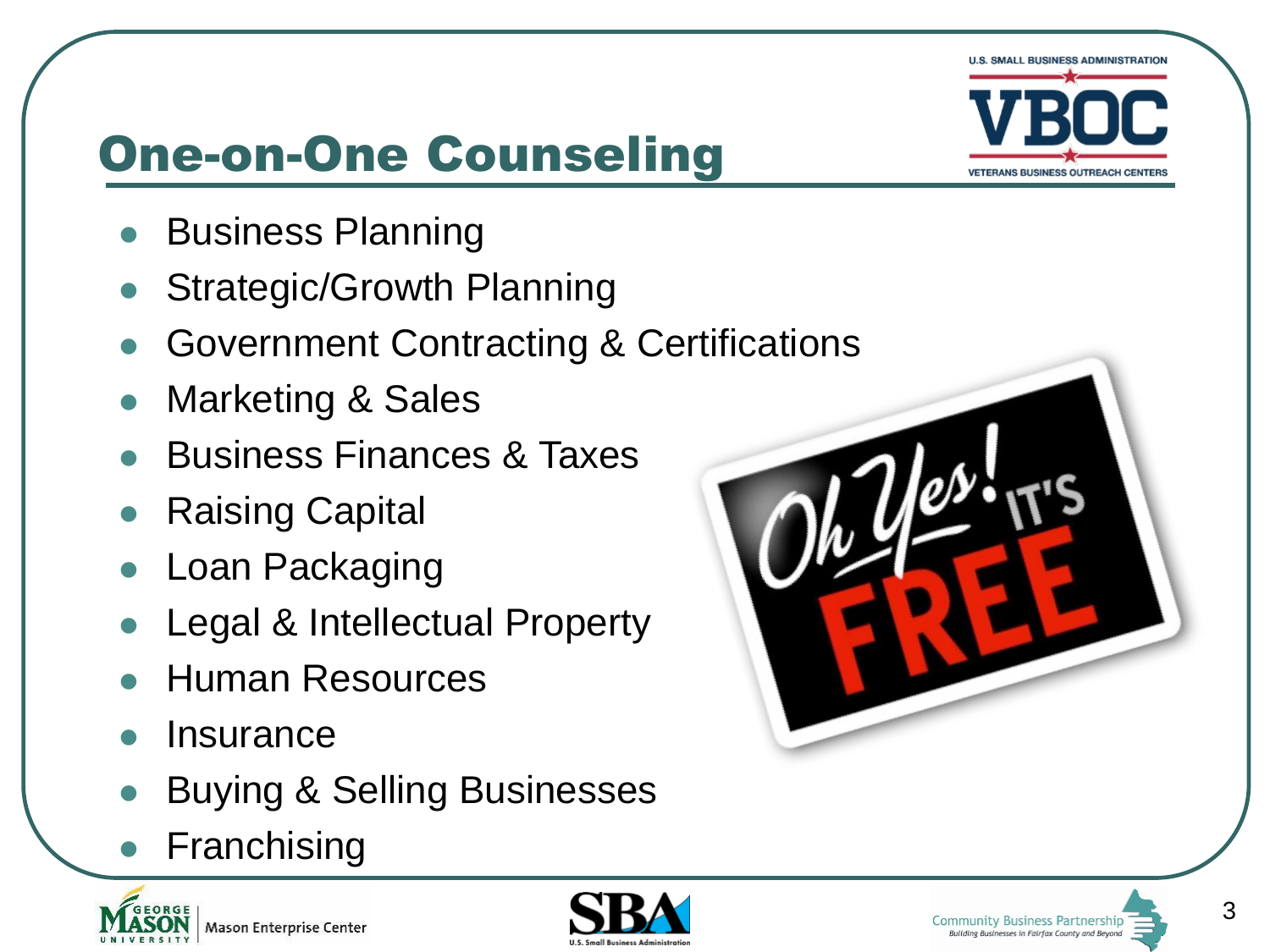### Access to Capital



The Business Finance Center (BFC) is a technical assistance provider founded with the mission to expand access to capital among small businesses - particularly those that might not otherwise obtain financing.

- Helping Hands Micro-Loan Program
- In-house Funding
- Assistance with Commercial Lending
- Kiva Zip
- SBA Loan Guarantee Programs Veteran's Advantage
	- Loans up to \$350,000
	- SBA Guarantees 85% up to \$150,000 & 75% over \$150,000
	- Guarantee Fees Waived!
	- Available to Military Community Members





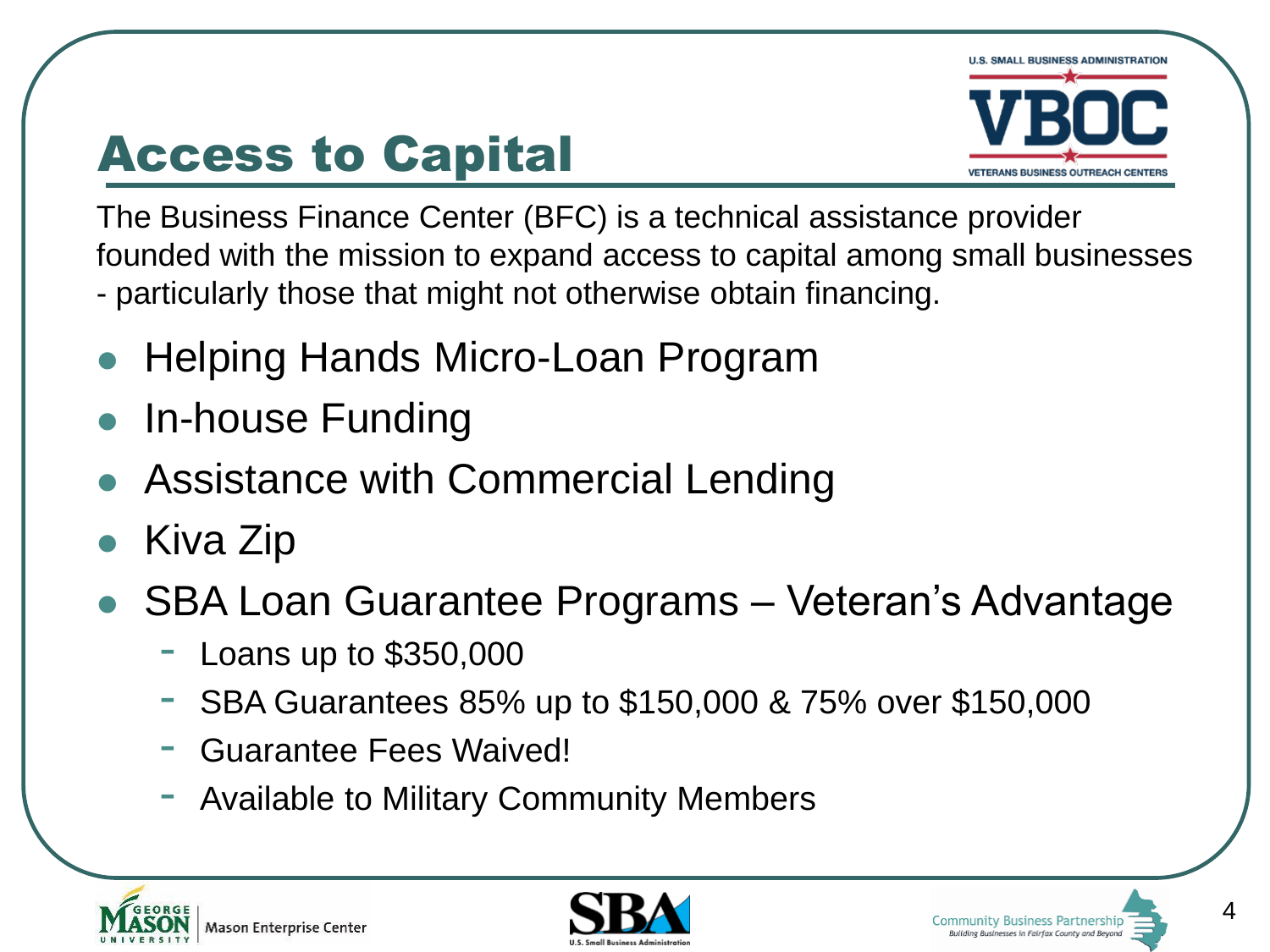# Networking Opportunities



- Annual Veterans in Business (VIB) Conference
	- **Premier Veterans Education & Network Event**
	- 300+ Government Agency Reps, Prime Contractors, Veteran Small Businesses, Political Leaders, Service Providers and Non-Profits
- Monthly Objective Rally Point Meeting [\(http://www.dc](http://www.dc-orp.com/)[orp.com/\)](http://www.dc-orp.com/)
- Veterans Peer Group Roundtables